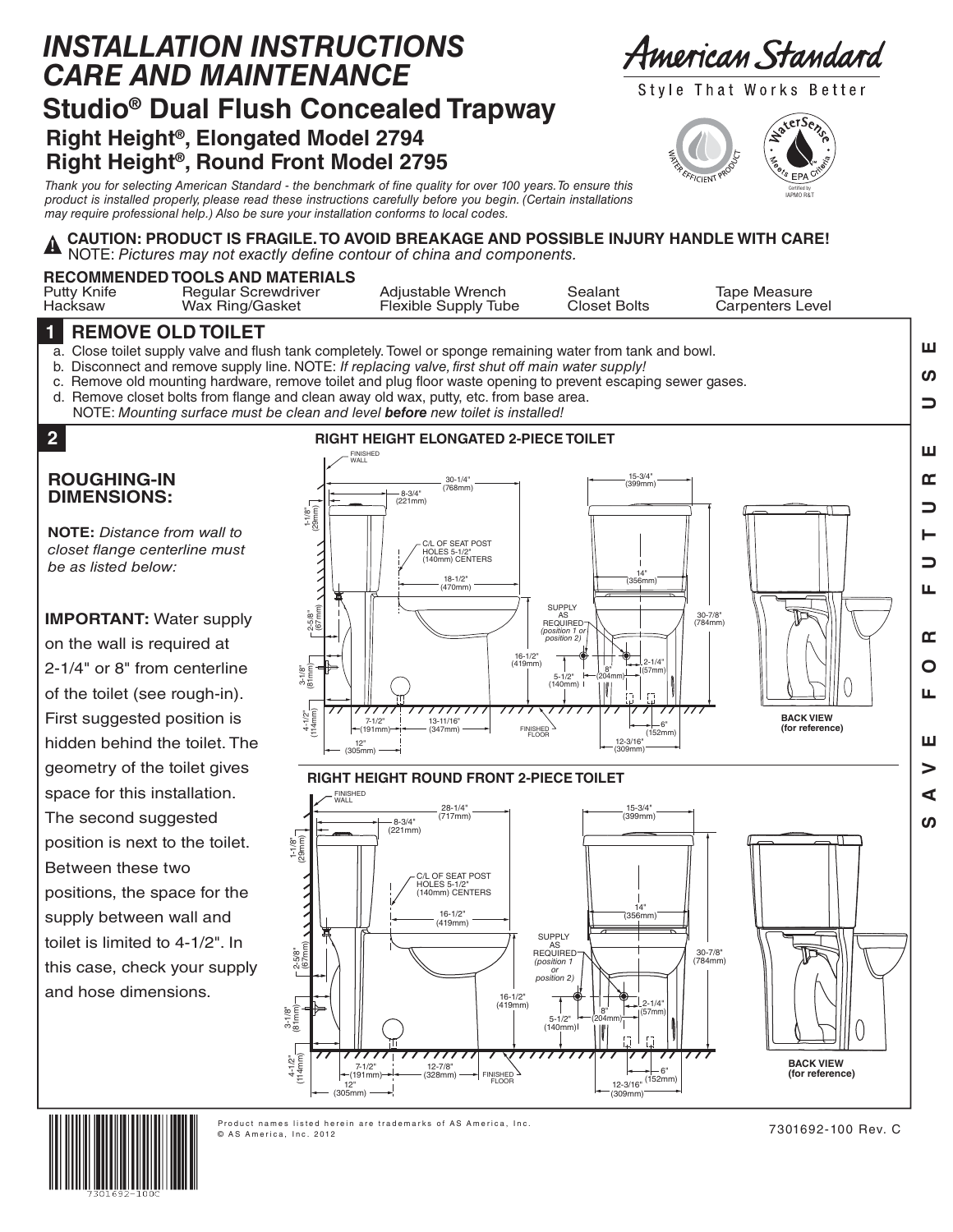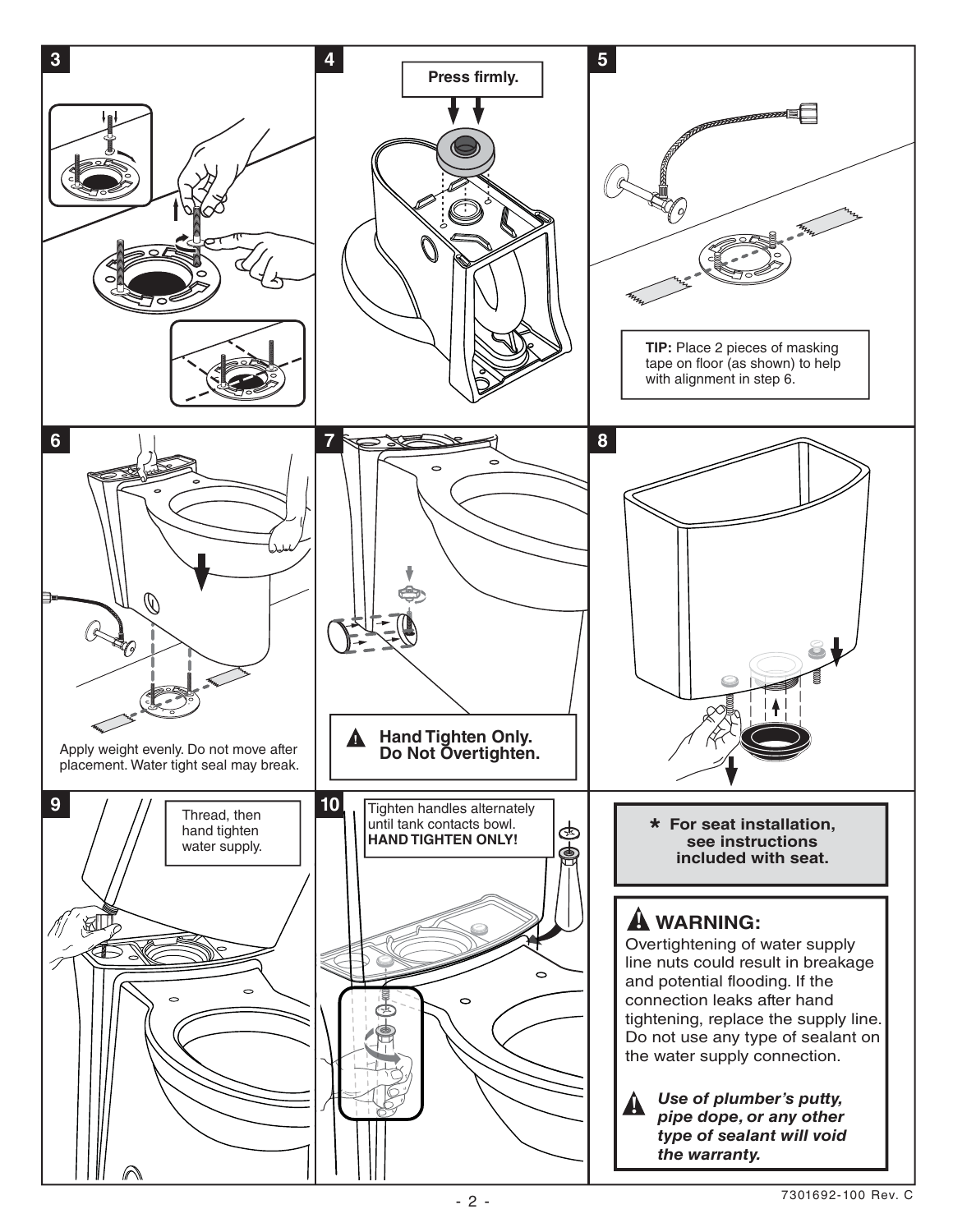

#### **CARE AND CLEANING**

When cleaning your toilet, wash it with mild, soapy water, rinse thoroughly with clear water and dry with a soft cloth. Avoid detergents, disinfectants, or cleaning products in aerosol cans. NEVER use abrasive scouring powders or abrasive pads on your toilet seat. Some bathroom chemicals and cosmetics may damage the seat's finish.

**WARNING:** Do not use in-tank cleaners. Products containing chlorine (calcium hypochlorite) can seriously damage fittings in the tank. This damage can cause leakage and property damage. **American Standard shall not be responsible or liable for any tank fitting damage caused by the use of cleaners containing chlorine (calcium hypochlorite).**